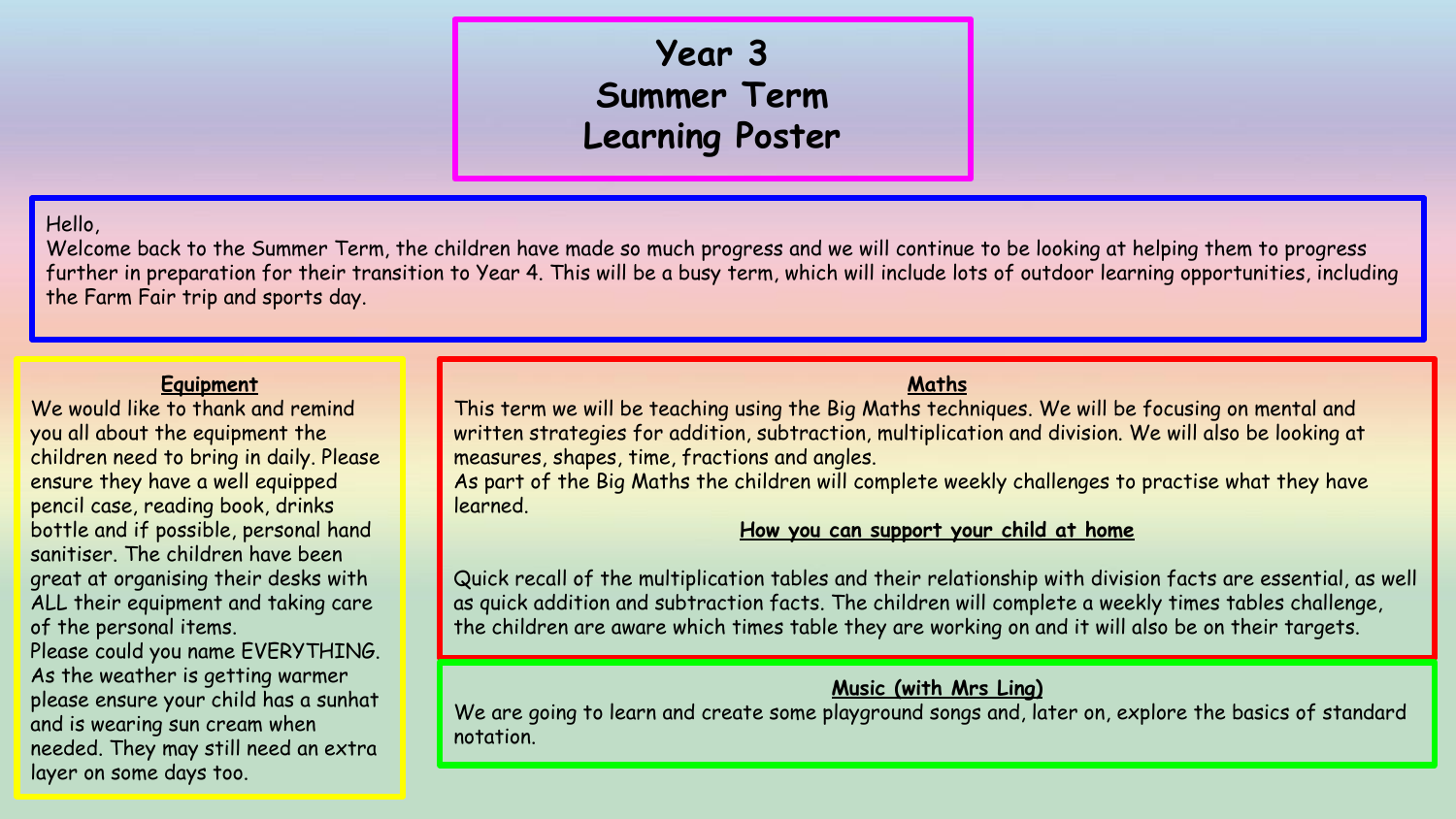#### **Science**

This term our topic is plants. We will be learning about the different parts of a plant and a flower, what plants need to grow, how plants transport water and the life cycle of a plant. We will be doing lots of investigation and doing some planting too.

# **Art/ DT**

In Art we will be drawing Stone Age animals from our book 'Stone Age Boy'. We will also be looking at cave paintings and having a go at creating our own. In DT we will be making models of Stonehenge using empty boxes and cardboard tubes - if you could start saving them for after half term that would be great.

# **PE**

Rounders and Athletics will be the focus for PE. The children will need to show commitment and consideration during these lessons. Please ensure your child is wearing PE kit on a Monday and Tuesday as we will not be changing in school for PE.

# **English**

We will be reading Stone Age Boy by Satoshi Kitamura and How to Wash a Woolly Mammoth by Michelle Robinson. Our English work for this term will focus on these two texts, which link to our History topic.

Every week we will also complete grammar and punctuation lessons to support their understanding of the structure of sentences. We will also be having weekly handwriting lessons and some reading comprehension.

The English curriculum helps the children to foster Craftsmanship, Creativity, Commitment and Communication.

# **How you can support your child at home**

Talk to your child about punctuation - for example, where their commas might go. Encourage your child to write about anything and everything.

#### **Reading**

The children will be asked to read independently daily so please make sure they have their reading book in school every day.

In addition, please could you encourage your child to complete two or three reads on Oxford Reading Buddy and two or three reads from their reading book. Please record any reading in the reading record on the page titles home reading. Any reading completed in school will be recorded on the school reading page.These will be checked on a Friday morning.

# **How you can support your child at home**

Discuss with your child what they are reading to check understanding. Support them in their quest to read extensively, getting to know about different authors. Choose a book that you can read to them and enjoy together.